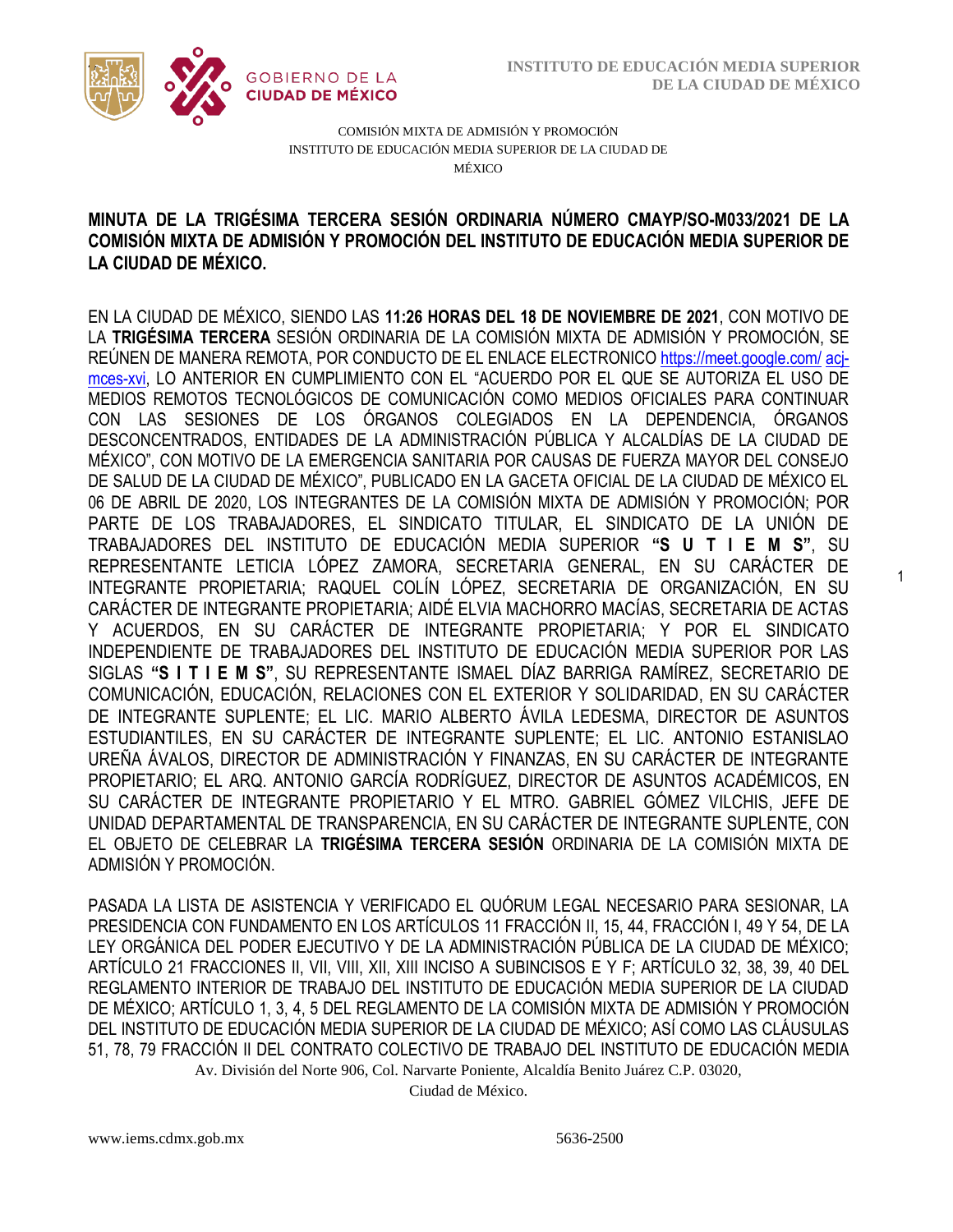

COMISIÓN MIXTA DE ADMISIÓN Y PROMOCIÓN INSTITUTO DE EDUCACIÓN MEDIA SUPERIOR DE LA CIUDAD DE MÉXICO

ORDINARIA NÚMERO CMAYP/SO-M033/2021, POR LO QUE TODOS LOS ACUERDOS QUE EN ÉSTA SE  **ACUERDOS Y ACTAS CORRESPONDIENTES.** SUPERIOR DE LA CIUDAD DE MÉXICO, **DECLARA INSTALADA LA TRIGÉSIMA TERCERA SESIÓN APRUEBEN, SE CONSIDERARÁN VÁLIDOS Y SURTIRÁN EFECTOS INDEPENDIENTE DE LA FIRMA DE LOS** 

# **ORDEN DEL DÍA**

SE PRESENTA PARA SU APROBACIÓN, EL ORDEN DEL DÍA DE LA **TRIGÉSIMA TERCERA SESIÓN ORDINARIA DE LA COMISIÓN MIXTA DE ADMISIÓN Y PROMOCIÓN DEL INSTITUTO DE EDUCACIÓN MEDIA SUPERIOR DE LA CIUDAD DE MÉXICO, NÚMERO CMAYP/SO-M033/2021,** CON LOS PUNTOS SIGUIENTES:

- I. LECTURA Y APROBACIÓN DEL ORDEN DEL DÍA.
- II. SE HACE DEL CONOCIMIENTO A LOS INTEGRANTES DE LA CMAyP, EL OFICIO 5-12597-21 DE LA COMISIÓN DE DERECHOS HUMANOS DE LA CIUDAD DE MÉXICO.
- III. SE PRESENTA PARA SU APROBACIÓN EL DICTAMEN **DIC-IEMS-CMAYP-035-2021.**
- IV. ASUNTOS GENERALES
- V. SE PRESENTA PARA SU APROBACIÓN LA PROPUESTA DE FECHA PARA LA CELEBRACIÓN DE **TRIGÉSIMA CUARTA SESIÓN** ORDINARIA DE LA COMISIÓN MIXTA DE ADMISIÓN Y PROMOCIÓN.

## **M I N U T A**

**PRIMERO.** PASADA LA LISTA DE ASISTENCIA Y VERIFICADO EL QUÓRUM LEGAL NECESARIO PARA SESIONAR, LA PRESIDENCIA CON FUNDAMENTO EN LOS ARTÍCULOS 11 FRACCIÓN II, 15, 44, FRACCIÓN I, 49, 54, DE LA LEY ORGÁNICA DEL PODER EJECUTIVO Y DE LA ADMINISTRACIÓN PÚBLICA DE LA CIUDAD DE MÉXICO; 21 FRACCIONES II, VII, VIII, XII, XIII INCISO A SUBINCISOS E Y F; 32, 38, 39, 40 DEL REGLAMENTO INTERIOR DE TRABAJO DEL INSTITUTO DE EDUCACIÓN MEDIA SUPERIOR DE LA CIUDAD DE MÉXICO; 1, 3, 4, 5 DEL REGLAMENTO DE LA COMISIÓN MIXTA DE ADMISIÓN Y PROMOCIÓN DEL INSTITUTO DE EDUCACIÓN MEDIA SUPERIOR DE LA CIUDAD DE MÉXICO; 51, 78, 79 FRACCIÓN II DEL CONTRATO COLECTIVO DE TRABAJO DEL INSTITUTO DE EDUCACION MEDIA SUPERIOR DE LA CIUDAD DE MÉXICO, **DECLARA ABIERTA LA TRIGÉSIMA TERCERA SESIÓN ORDINARIA DE LA COMISIÓN MIXTA DE ADMISIÓN Y PROMOCIÓN DEL INSTITUTO DE EDUCACIÓN MEDIA SUPERIOR DE LA CIUDAD DE MÉXICO NÚMERO CMAYP/SO-M033/2021, POR LO QUE TODOS LOS ACUERDOS QUE EN ÉSTA SE APRUEBEN, SE CONSIDERARÁN VÁLIDOS Y SURTIRÁN EFECTOS INDEPENDIENTE DE LA FIRMA DE LOS ACUERDOS Y ACTAS CORRESPONDIENTES.**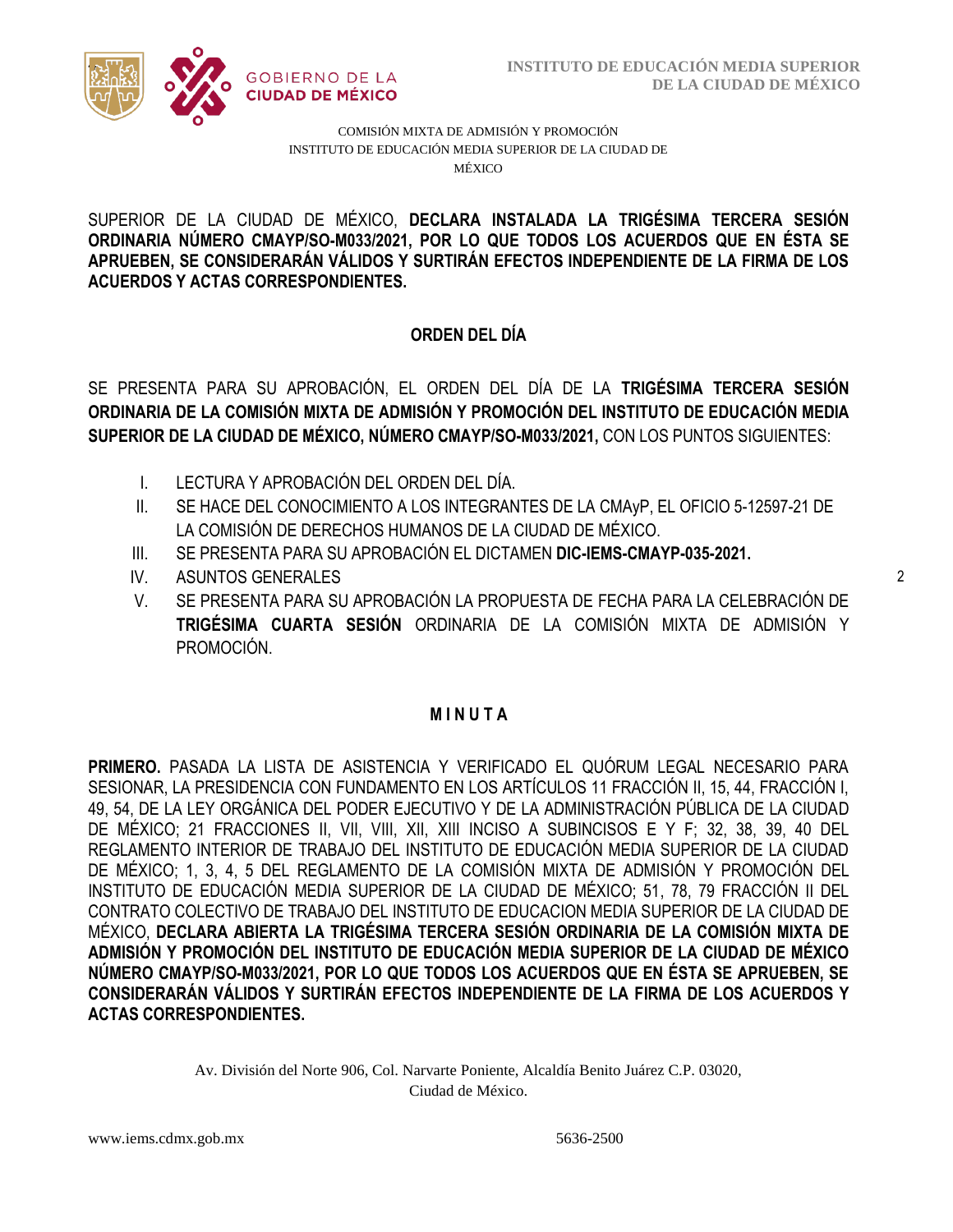

COMISIÓN MIXTA DE ADMISIÓN Y PROMOCIÓN INSTITUTO DE EDUCACIÓN MEDIA SUPERIOR DE LA CIUDAD DE MÉXICO

/2020 **EDUCACIÓN MEDIA SUPERIOR DE LA CIUDAD DE MÉXICO** APRUEBAN POR UNANIMIDAD, EL ORDEN DEL  LAS PERSONAS INTEGRANTES DE LA **COMISIÓN MIXTA DE ADMISIÓN Y PROMOCIÓN DEL INSTITUTO DE**  DÍA DE LA **TRIGÉSIMA TERCERA** SESIÓN ORDINARIA CON LOS PUNTOS SIGUIENTES:

- I. LECTURA Y APROBACIÓN DEL ORDEN DEL DÍA.
- II. SE HACE DEL CONOCIMIENTO A LOS INTEGRANTES DE LA CMAyP, EL OFICIO 5-12597-21 DE LA COMISIÓN DE DERECHOS HUMANOS DE LA CIUDAD DE MÉXICO.
- III. SE PRESENTA PARA SU APROBACIÓN EL DICTAMEN **DIC-IEMS-CMAYP-035-2021.**
- IV. ASUNTOS GENERALES
- V. SE PROPONE FECHA PARA LA CELEBRACIÓN DE LA **TRIGÉSIMA CUARTA SESIÓN** ORDINARIA DE LA COMISIÓN MIXTA DE ADMISIÓN Y PROMOCIÓN.

**SEGUNDO. –** SE HACE DEL CONOCIMIENTO A TODOS LOS INTEGRANTES DE LA COMISIÓN MIXTA DE ADMISIÓN Y PROMOCIÓN, EN LA PRESENTE SESIÓN DE TRABAJO, EL CONTENIDO DEL OFICIO 5-12597-21, EMITIDO POR LA COMISIÓN DE DERECHOS HUMANOS DE LA CIUDAD DE MÉXICO.

**TERCERO. –** LOS INTEGRANTES DE LA COMISIÓN MIXTA DE ADMISIÓN Y PROMOCIÓN TOMAN CONOCIMIENTO Y APRUEBAN EN TODAS Y CADA UNA DE SUS PARTES EL DICTAMEN **DIC-IEMS-CMAYP-035-2021** PARA TODOS LOS EFECTOS ADMINISTRATIVOS CORRESPONDIENTES.

SITIEMS SE PRONUNCIA EN TOTAL DESACUERDO EN EL PUNTO SEGUNDO DEL DICTAMEN, CON REFERENCIA AL FOLIO 016 YA QUE TENDRÍA QUE SER PROCEDENTE, DERIVADO QUE EN EL NIVEL POR EL QUE ESTÁ PARTICIPANDO NO CUENTA CON UN PERFIL ESPECIFICO EN LA ACTUALIDAD.

SUTIEMS SE PRONUNCIA EN CONTRA DEL RESOLUTIVO A LA INCONFORMIDAD DEL TRABAJADOR CON FOLIO 016 DE LA CONVOCATORIA CON-005-CMAYP-2021 CONVOCATORIA DE PROMOCIÓN, YA QUE ESTA RESPUESTA VIOLENTA EL CAPITULO SEGUNDO, FRACCION TERCERA DEL CMAYP, PUESTO QUE ESTABLECE REGLAMENTAR LOS PROCESOS DE ADMISIÓN Y PROMOCIÓN, ASI COMO LA FRACCIÓN 21 QUE FACULTA A ESTA COMISIÓN PARA LA REVISIÓN Y REVOCACIÓN DE ACUERDOS CUANDO EL TRABAJADOR ASÍ LO SOLICITE, MANIFESTAMOS LO QUE MOTIVA LA INCONFORMIDAD EN CONTRA A LA RESOLUCIÓN QUE SE EMITIÓ DE MANERA UNITATERAL POR LA ADMINISTRACIÓN DEL INSTITUTO, YA QUE ESTA VIOENTA EL CAPITULO TERCERO EN SUS ARTICULOS 17, 18, 19, 20, 21 CON LAS FRACCIONES CORRESPONDIENTES A CADA UNO DE ELLOS, QUE ESTABLECE LOS TRABAJADORES DE BASE DEL SECTOR ADMINISTRATIVO, Y DENUNCIA QUE ESTE SECTOR DE LA COMISIÓN NULIFICA DE FACTO LAS INCONFORMIDADES PRESENTADAS AL PLENO DE ESTA COMISIÓN POR LOS TRABAJADORES; EN LO QUE CORRESPONDE A LA CLÁUSULA 81 DEL CCT, ARTÍCULO 22 Y EL TÍTULO QUINTO, CAPÍTULO 1, ARTÍCULO 58, YA QUE NO SE ESTÁN CONSIDERANDO TODOS LOS MEDIOS NECESARIOS PARA EL ANÁLISIS DE ESTA RESOLUCIÓN QUE ES EL ARTICULADO DEL CAPÍTULO TERCERO EN PLENO.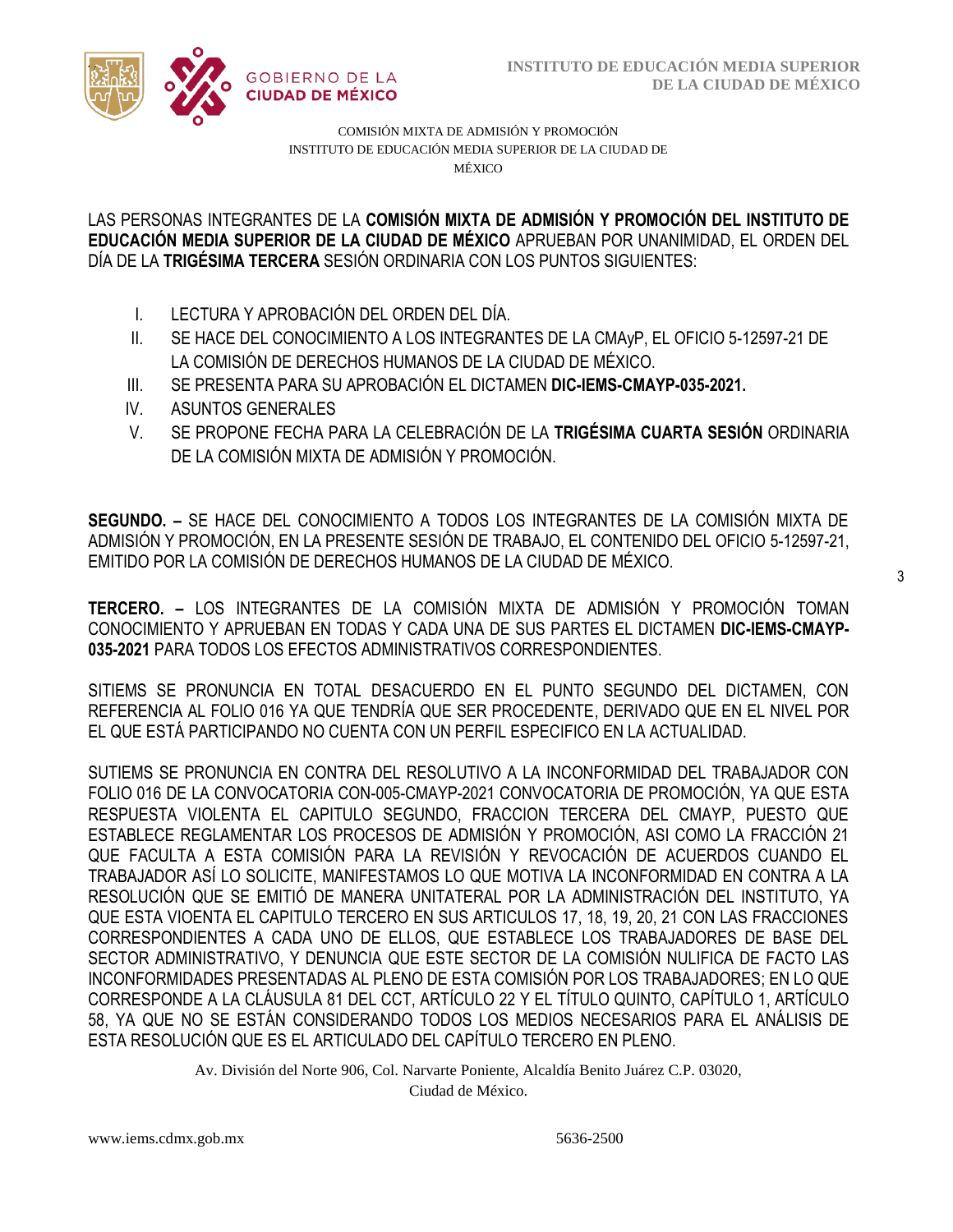4



COMISIÓN MIXTA DE ADMISIÓN Y PROMOCIÓN INSTITUTO DE EDUCACIÓN MEDIA SUPERIOR DE LA CIUDAD DE MÉXICO

DADO QUE LA PARTE SINDICAL DE SUTIEMS EN APEGO AL ARTÍCULO 30 AL IGUAL QUE EL APARTADO B  INSTRUMENTO UTILIZADO PARA LA EVALUACIÓN DEL PROCESO DENOMINADO CLASE MUESTRA, NO SE SOBRE LA RESOLUCIÓN DE LA CLASE MUESTRA PUNTO OCTAVO, DEL PARTICIPANTE CON FOLIO 003 DEL MISMO ARTICULO DEL RCMAYP SEÑALA QUE PESE A QUE SE SOLICITÓ SE COMPARTIERA EL NOS PROPORCIONÓ NULIFICANDO EN TODO SENTIDO LA PARIDAD EN LOS PROCESOS DE ADMISIÓN Y PROMOCIÓN QUE ES ALGO QUE ESTABLECE EN TODO MOMENTO EL CCT CON SUS REGLAMENTOS.

**CUARTO. –** SUTIEMS SOLICITA QUE EN APEGO AL ARTÍCULO 7 DEL RCMAYP Y COMO CONSTA EN MINUTAS PASADAS DONDE SE ESTABLECEN UN COMPROMISO DE PARTE DE LA DIRECCION ADMINISTRATIVA SE NOS ENTREGUE A LAS REPRESENTACIONES SINDICALES EL LISTADO DE LA TOTALIDAD DE PLAZAS DE BASE TAL Y COMO SEÑALA EL ARTÍCULO CITADO Y EN APEGO AL COMPROMISO ALUDIDO.

SUTIEMS SOLICITA QUE EN APEGO AL CAPITULO QUINTO DEL RCMAYP SE ESTABLEZCA UNA SESIÓN EXTRAORDINARIA DE LA CMAYP PARA ACORDAR LA LOGÍSTICA DE LA CONSTRUCCIÓN DE LOS INSTRUMENTOS DE EVALUACIÓN A APLICARSE EN LA CONVOCATORIA PUBLICA ABIERTA: CON-012- CMAYP-2021.

SUTIEMS PIDE QUE ESTA COMISIÓN EN LA SIGUIENTE SESIÓN ORDINARIA EN SU ORDEN DEL DÍA DESAHOGUE LA CONVOCATORIA HORARIO ESPECIAL PARA TRABAJADORES AL CUIDADO DE HIJOS, PADRES CON HIJOS DE NECESIDADES ESPECIALES, ASÍ COMO LA CONVOCATORIA: CON-010-CMAYP-2021 CAMBIOS DE TURNO Y/O PLANTEL DE PERSONAL ADMINISTRATIVO.

SUTIEMS SOLICITA EN LA SIGUIENTE SESIÓN ORDINARIA SE TRABAJE EL PUNTO RELACIONADO AL PUNTO SEGUNDO NUMERAL UNO DEL DICTAMEN: DIC-IEMS-CMAYP-034-2021 PARA ELABORAR LA FE DE ERRATAS CORRESPONDIENTE A DICHO PUNTO.

SITIEMS SE PRONUNCIA PARA QUE SE REALICE EL DICTAMEN CORRESPONDIENTE REFERENTE A LA CLAUSULA 83 CUIDADOS ESPECIALES, ASIMISMO SE DÉ CONTINUIDAD A LA CONVOCATORIA DE CAMBIOS DE TURNO Y PLANTEL DEL PERSONAL ADMINISTRATIVO, PIDE A ESTA COMISIÓN QUE EN LA SIGUIENTE SESIÓN SE ESTABLEZCAN LA FECHA Y HORARIOS DE LOS CURSOS DE CAPACITACIÓN QUE QUEDARON PENDIENTES DE LA CONVOCATORIA DE PROMOCIÓN DE ADMINISTRATIVOS.

**QUINTO.** - LOS INTEGRANTES DE LA COMISION MIXTA DE ADMISIÓN Y PROMOCIÓN TOMAN CONOCIMIENTO Y APRUEBAN EL SEÑALAMIENTO PARA QUE TENGA VERIFICATIVO LA CELEBRACIÓN DE **LA TRIGÉSIMA CUARTA** SESIÓN ORDINARIA DE LA COMISIÓN MIXTA DE ADMISIÓN Y PROMOCIÓN EL **25 DE NOVIEMBRE DE 2021**, A LAS **11:00 HORAS,** SE ENVIARÁ MEDIANTE CORREO ELECTRÓNICO LA INVITACIÓN DE LA MISMA.

**SEXTO. -** LOS ACUERDOS TOMADOS EN LA PRESENTE SESIÓN, SON VÁLIDOS Y SURTIRÁN SUS EFECTOS LEGALES Y JURÍDICOS EN TÉRMINOS DE LO DISPUESTO POR LOS ARTÍCULOS 11 FRACCIÓN II, 15, 44,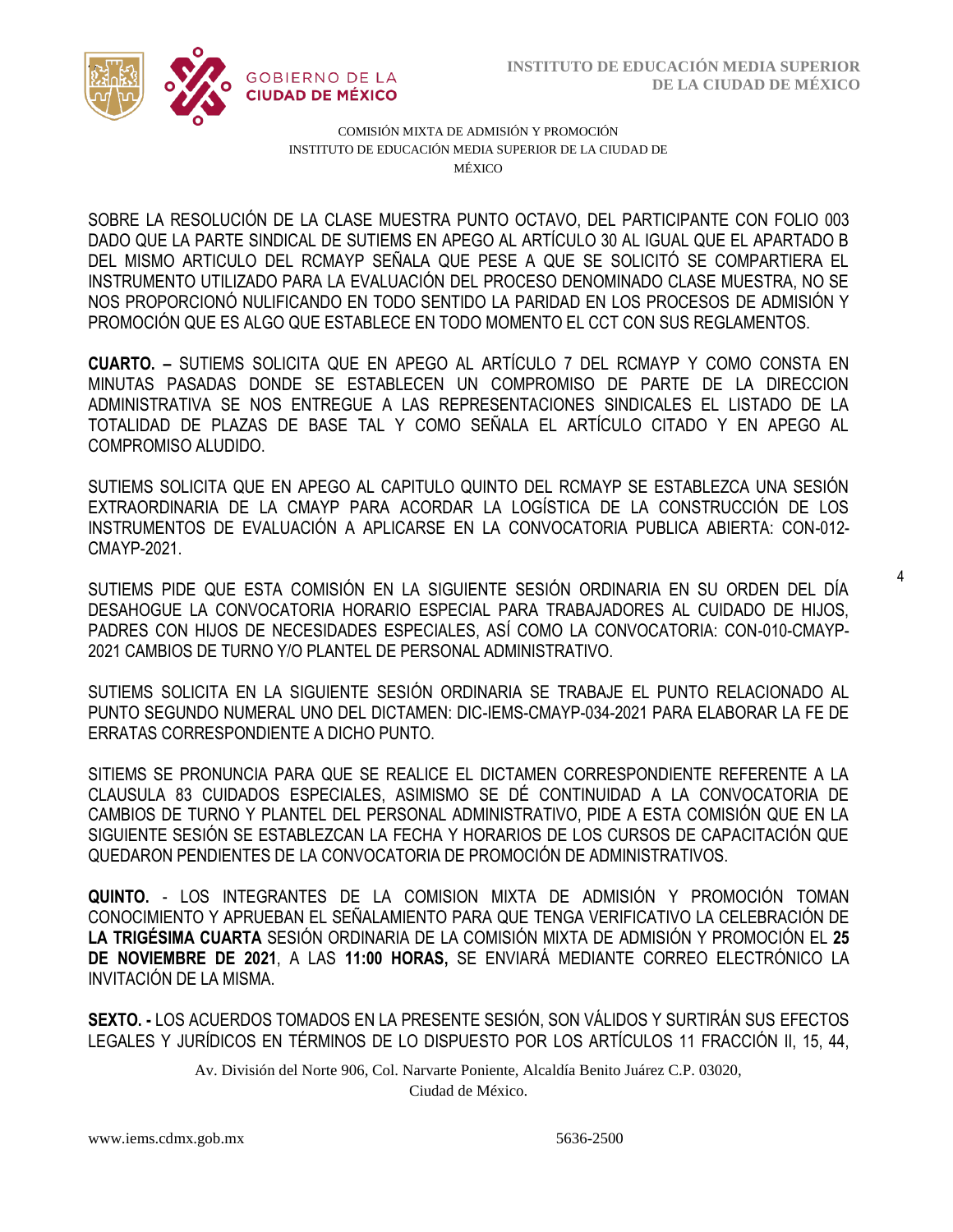

COMISIÓN MIXTA DE ADMISIÓN Y PROMOCIÓN INSTITUTO DE EDUCACIÓN MEDIA SUPERIOR DE LA CIUDAD DE MÉXICO

LA CIUDAD DE MÉXICO; 21 FRACCIONES II, VII, VIII, XII, XIII INCISO A SUBINCISOS E Y F; 32, 38, 39, 40 DEL  DE MÉXICO; 1, 18, 21, 25, 34 Y 37 DEL REGLAMENTO DE LA COMISIÓN MIXTA DE ADMISIÓN Y PROMOCION FRACCIÓN I, 49, 54, DE LA LEY ORGÁNICA DEL PODER EJECUTIVO Y DE LA ADMINISTRACIÓN PÚBLICA DE REGLAMENTO INTERIOR DE TRABAJO DEL INSTITUTO DE EDUCACIÓN MEDIA SUPERIOR DE LA CIUDAD DEL INSTITUTO DE EDUCACIÓN MEDIA SUPERIOR DE LA CIUDAD DE MÉXICO; ASÍ COMO LAS CLÁUSULAS 51, 78, 79 FRACCIÓN II DEL CONTRATO COLECTIVO DE TRABAJO DEL INSTITUTO DE EDUCACIÓN MEDIA SUPERIOR DE LA CIUDAD DE MÉXICO, ASÍ COMO EL NUMERAL TERCERO. PÁRRAFO SÉPTIMO Y OCTAVO DEL "ACUERDO POR EL QUE SE AUTORIZA EL USO DE MEDIOS REMOTOS TECNOLÓGICOS DE COMUNICACIÓN COMO MEDIOS OFICIALES PARA CONTINUAR CON LAS SESIONES DE LOS ÓRGANOS COLEGIADOS EN LA DEPENDENCIA, ÓRGANOS DESCONCENTRADOS, ENTIDADES DE LA ADMINISTRACIÓN PÚBLICA Y ALCALDÍAS DE LA CIUDAD DE MÉXICO, CON MOTIVO DE LA EMERGENCIA SANITARIA POR CAUSAS DE FUERZA MAYOR DEL CONSEJO DE SALUD DE LA CIUDAD DE MÉXICO", PUBLICADO EN LA GACETA OFICIAL DE LA CIUDAD DE MÉXICO EL 06 DE ABRIL DE 2020.

**SÉPTIMO. -** LOS INTEGRANTES DE LA COMISIÓN EXPRESARON SU CONSENTIMIENTO SIN MEDIAR ALGÚN VICIO DE LA VOLUNTAD, RESPECTO DE LA MINUTA EMITIDA, LA QUE SURTIRÁ EFECTOS LEGALES A PARTIR DE SU PUBLICACIÓN EN LA PÁGINA OFICIAL DEL INSTITUTO DE CONFORMIDAD CON EL NUMERAL SEXTA DE LA PRESENTE MINUTA, Y LAS FIRMAS AUTÓGRAFAS DE LOS QUE EN ELLA INTERVINIERON SE ASENTARÁN UNA VEZ TERMINADA LA EMERGENCIA SANITARIA.

**ESTE DOCUMENTO SE FIRMA SIENDO LAS 20:42 HORAS DEL 18 DE NOVIEMBRE DE 2021------------------------ -----------------------------------------------------------------------------------------------------------------------------------------------------------**

**-**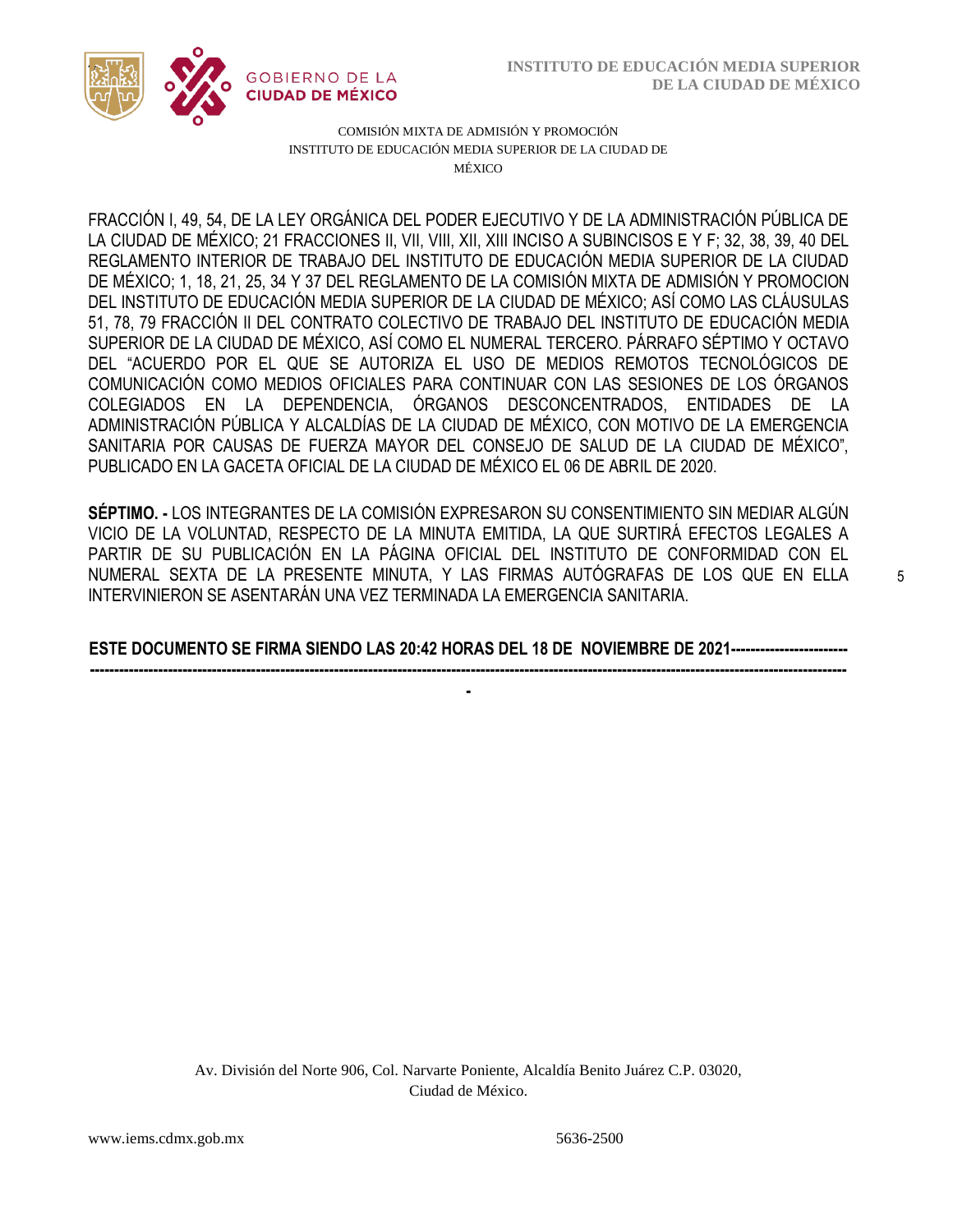

**INSTITUTO DE EDUCACIÓN MEDIA SUPERIOR DE LA CIUDAD DE MÉXICO**

COMISIÓN MIXTA DE ADMISIÓN Y PROMOCIÓN INSTITUTO DE EDUCACIÓN MEDIA SUPERIOR DE LA CIUDAD DE MÉXICO

# POR PARTE DE LOS TRABAJADORES DEL IEMS **FIRMAN LAS PARTES**

# **LETICIA LÓPEZ ZAMORA ISMAEL DÍAZ BARRIGA RAMÍREZ**

INTEGRANTE PROPIETARIA

SECRETARIA GENERAL DEL SINDICATO DE LA UNIÓN DE TRABAJADORES DEL INSTITUTO DE EDUCACIÓN MEDIA SUPERIOR (SUTIEMS)

#### INTEGRANTE SUPLENTE

SECRETARIO DE COMUNICACIÓN, EDUCACIÓN, RELACIONES CON EL EXTERIOR Y SOLIDARIDAD DEL SINDICATO INDEPENDIENTE DE TRABAJADORES DEL INSTITUTO DE EDUCACIÓN MEDIA SUPERIOR (SITIEMS)

#### 6

# **RAQUEL COLÍN LÓPEZ AIDÉ ELVIA MACHORRO MACÍAS**

INTEGRANTE PROPIETARIA

SECRETARIA DE ORGANIZACIÓN DEL SINDICATO DE LA UNIÓN DE TRABAJADORES DEL INSTITUTO DE EDUCACIÓN MEDIA SUPERIOR (SUTIEMS)

INTEGRANTE PROPIETARIA

SECRETARIA DE ACTAS Y ACUERDOS DEL SINDICATO DE LA UNIÓN DE TRABAJADORES DEL INSTITUTO DE EDUCACIÓN MEDIA SUPERIOR (SUTIEMS)